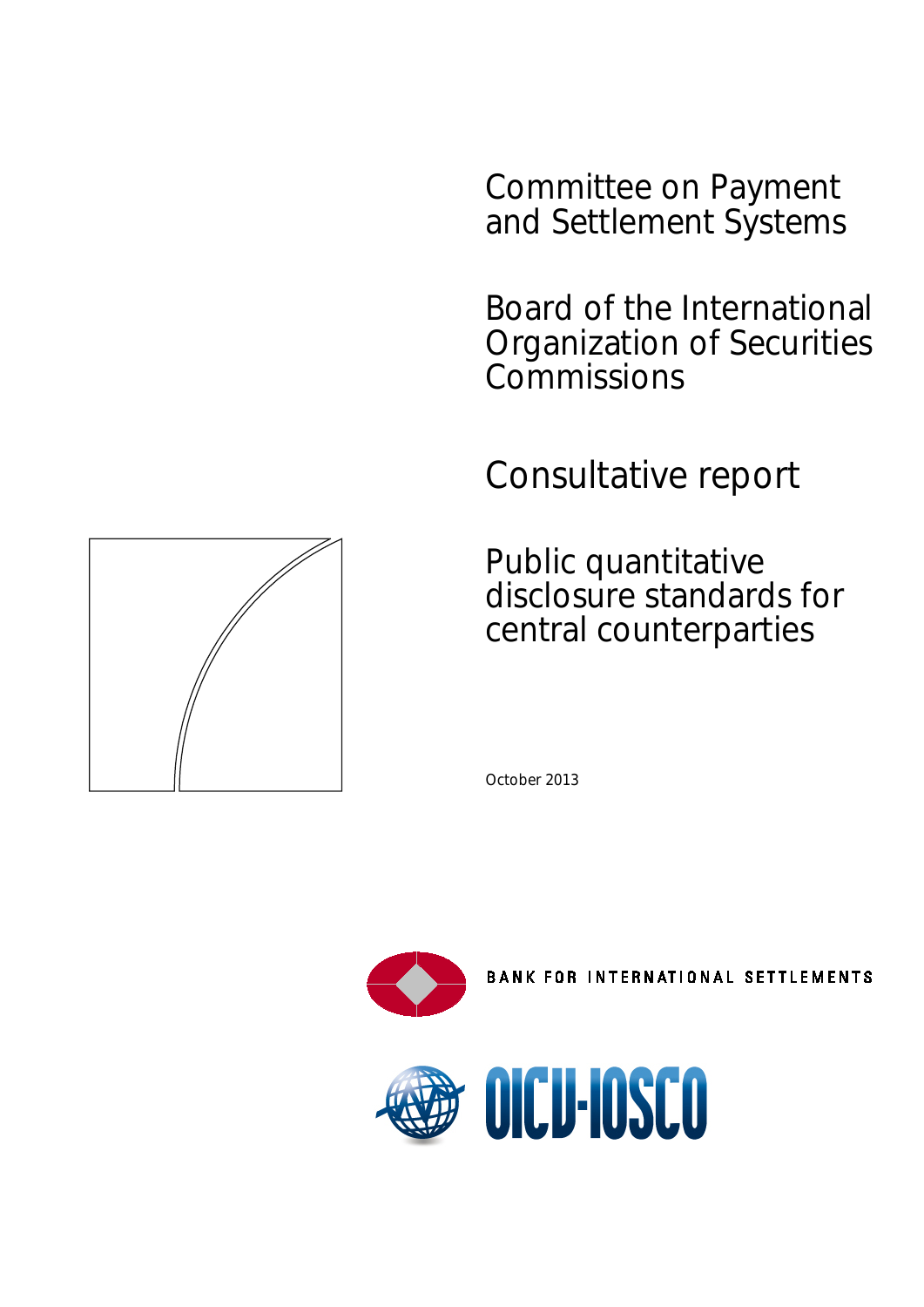This publication is available on the BIS website [\(www.bis.org\)](http://www.bis.org/) and the IOSCO website [\(www.iosco.org\)](http://www.iosco.org/).

*© Bank for International Settlements and International Organization of Securities Commissions 2013. All rights reserved. Brief excerpts may be reproduced or translated provided the source is stated.*

ISBN 92-9197-968-6 (online)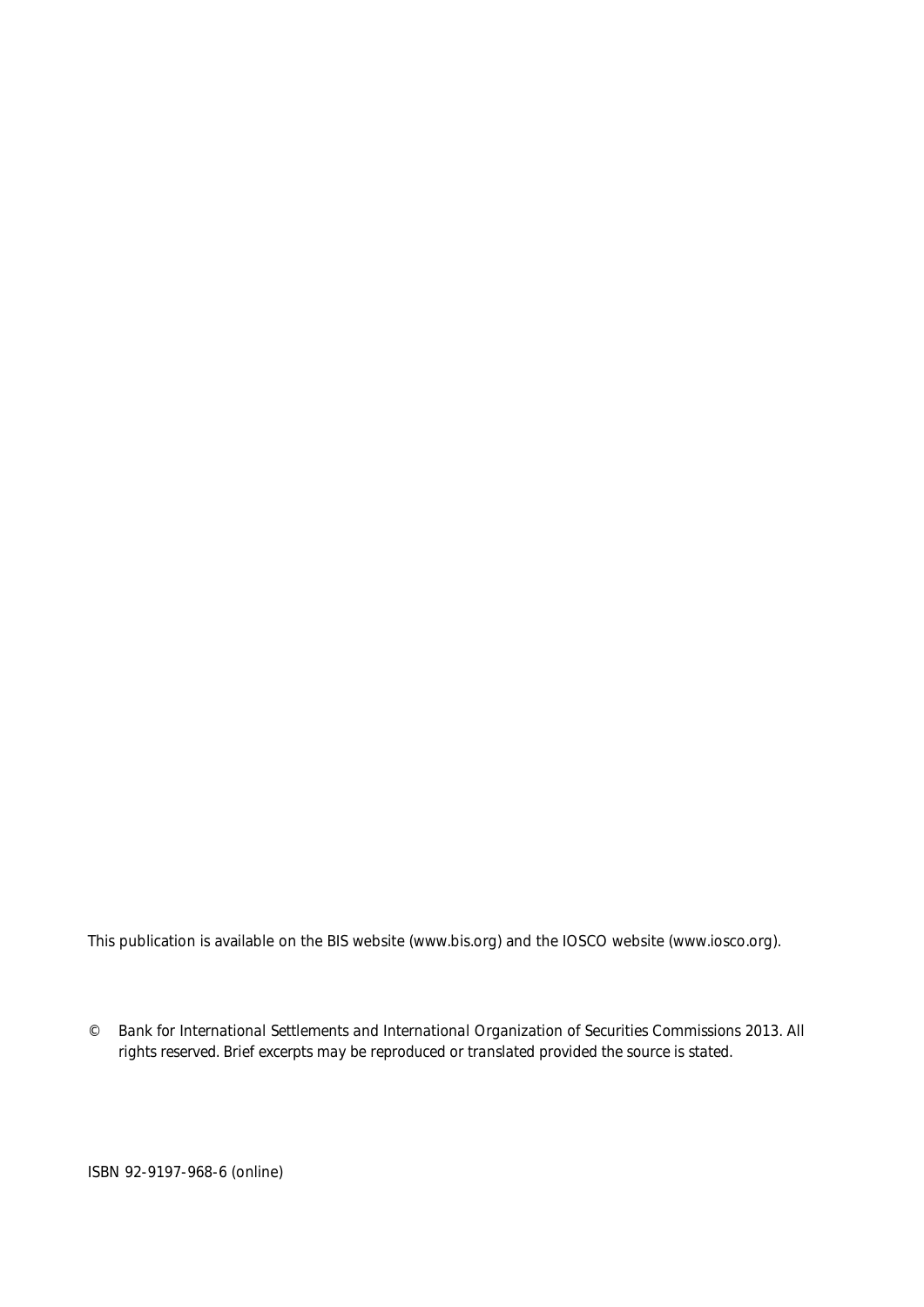This report is being issued now for public consultation. Comments should be sent by 13 December 2013 to both the CPSS secretariat (cpss@bis.org) and the IOSCO secretariat [\(qdisclosure@iosco.org\)](mailto:qdisclosure@iosco.org). The comments will be published on the websites of the BIS and IOSCO unless commentators have requested otherwise.

A cover note, published simultaneously and also available on the BIS and IOSCO websites, provides background information on why this report has been issued and sets out some specific points on which comments are particularly requested.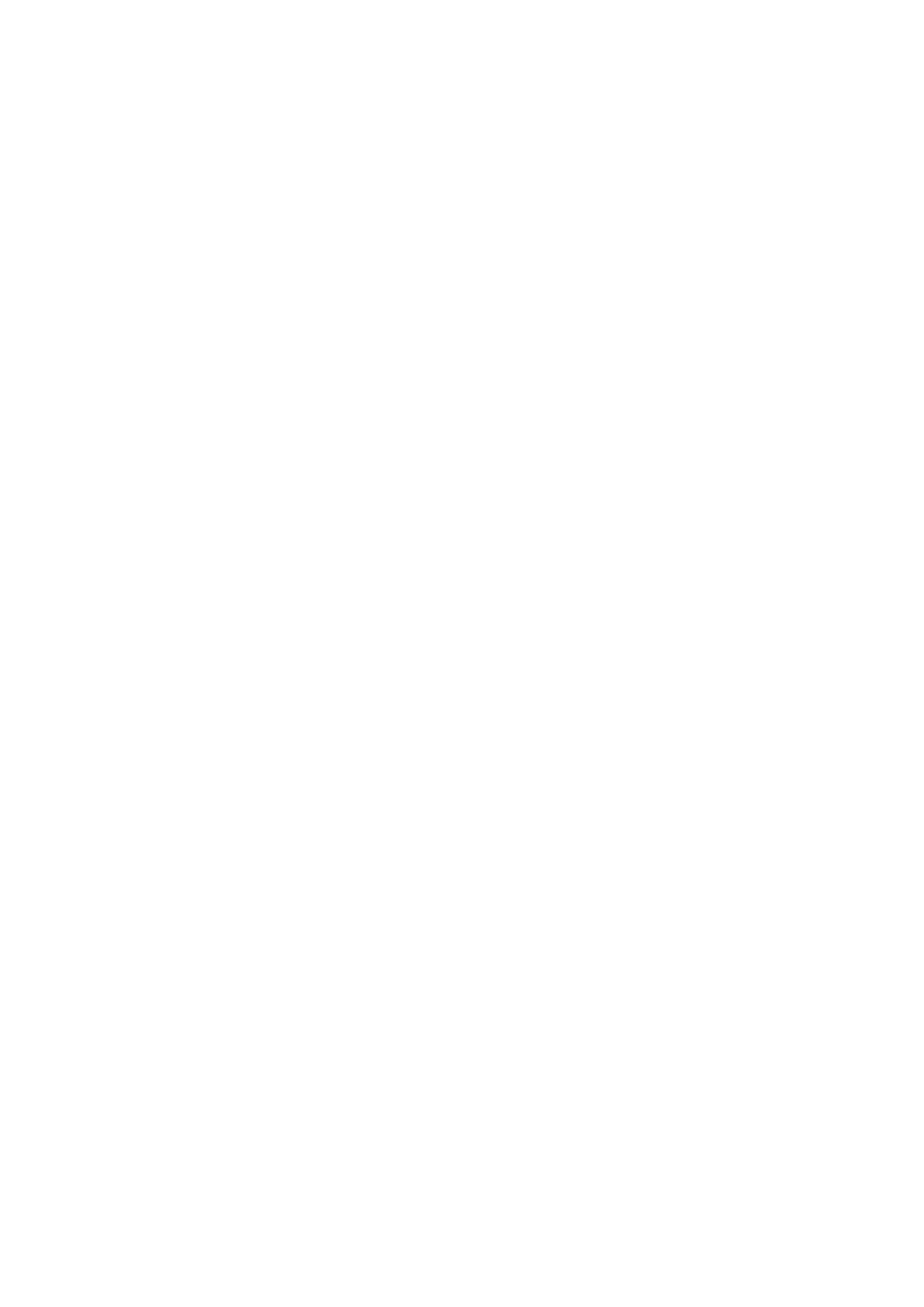# Disclosure matrix

The matrix below describes the CPSS-IOSCO quantitative disclosure standards for CCPs. Together with the CPSS-IOSCO *Disclosure Framework*, these constitute the disclosures expected of a CCP under Principle 23, Key Consideration 5, of the CPSS-IOSCO *Principles for financial market infrastructures* (the Principles). It is expected that this common set of public quantitative disclosures will assist stakeholders including authorities, participants (direct, indirect and prospective) and the public to: understand the risks and controls on risk associated with a CCP; understand and assess the systemic importance of that CCP; compare CCP risk controls – including financial condition and financial resources to withstand potential losses; and understand and assess the risks of participating in CCPs (directly and indirectly). The information set below is not, however, intended to be sufficient for counterparty due diligence reviews, notwithstanding that the proposed metrics would be supportive of such reviews.

The matrix follows the structure of the Principles and each disclosure item is intended to draw out the CCP's activity, risks and risk controls. The disclosure matrix should also be read in conjunction with the explanatory notes which may be found at the end of the matrix. CCPs should attempt to disclose all elements in the matrix. If an element is not applicable, or its completion is not practicable, CCPs should explain the reasons for this in place of the disclosure.

In order for the objectives of disclosure to be achieved, it is essential that reporting is accurate. CCPs should ensure their disclosures are subject to appropriate quality control. CCPs are encouraged to provide clarifying remarks alongside their disclosures where they consider this will aid understanding or where they consider there may otherwise be a risk of misinterpretation.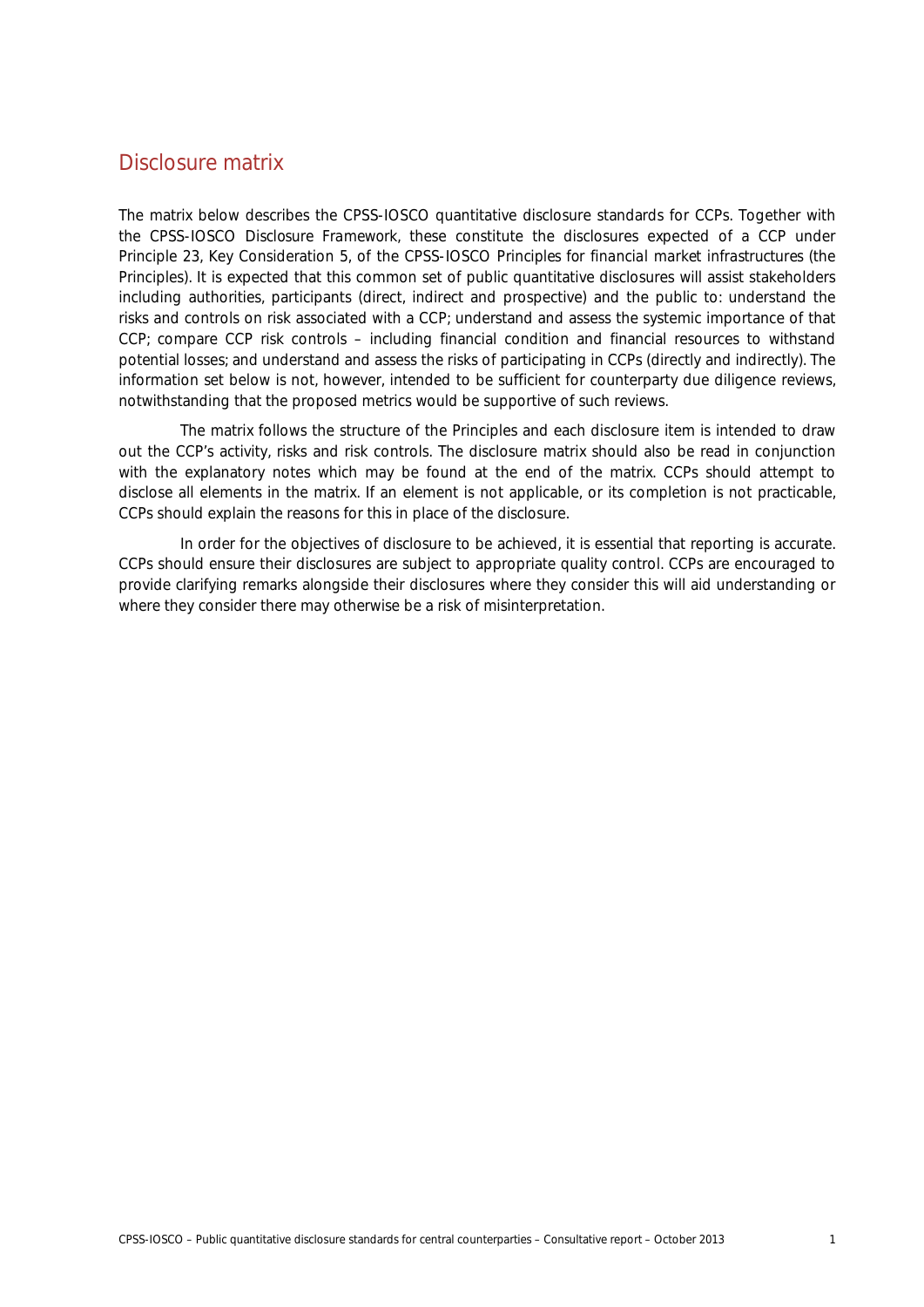|     | <b>Disclosure</b>                                                                                                                                                                                                                                                                                                                                                                                                                                                                                                                                                                      | Frequency and<br>type of data                                | Consultation question |
|-----|----------------------------------------------------------------------------------------------------------------------------------------------------------------------------------------------------------------------------------------------------------------------------------------------------------------------------------------------------------------------------------------------------------------------------------------------------------------------------------------------------------------------------------------------------------------------------------------|--------------------------------------------------------------|-----------------------|
| 1.  | Legal basis (Principle 1)                                                                                                                                                                                                                                                                                                                                                                                                                                                                                                                                                              |                                                              |                       |
|     | No quantitative disclosures                                                                                                                                                                                                                                                                                                                                                                                                                                                                                                                                                            |                                                              |                       |
| 2.  | <b>Governance (Principle 2)</b>                                                                                                                                                                                                                                                                                                                                                                                                                                                                                                                                                        |                                                              |                       |
|     | No quantitative disclosures                                                                                                                                                                                                                                                                                                                                                                                                                                                                                                                                                            |                                                              |                       |
| 3.  | Framework for the comprehensive management of risks (Principle 3)                                                                                                                                                                                                                                                                                                                                                                                                                                                                                                                      |                                                              |                       |
|     | No quantitative disclosures                                                                                                                                                                                                                                                                                                                                                                                                                                                                                                                                                            |                                                              |                       |
| 4.  | Credit risk (Principle 4)                                                                                                                                                                                                                                                                                                                                                                                                                                                                                                                                                              |                                                              |                       |
| 4.1 | Total value of default resources (excluding initial and<br>variation margin), split by clearing service if default funds are<br>segregated by clearing service [see explanatory notes], split<br>by:<br>pre-funded<br>(a)<br>own capital (further split by whether used before,<br>a.<br>alongside, or after, member contributions)<br>aggregate participant contributions (both amount<br>b.<br>required and post-haircut amount posted, where<br>different)<br>other<br>C.<br>committed<br>(b)<br>own / parent funds<br>a.<br>aggregate participant commitments<br>b.<br>other<br>C. | Quarterly<br>At quarter end                                  |                       |
| 4.2 | Aggregate prefunded default resources (excluding initial and<br>variation margin) held for each clearing service, split by<br>Cash<br>$\bullet$<br>local currency<br>0<br><b>USD</b><br>$\circ$<br><b>EUR</b><br>$\circ$<br>Other<br>0<br>Non-cash<br>government securities,<br>O<br>П<br>local<br>other<br>П<br>corporate bonds,<br>O<br>equities,<br>O<br>commodities<br>O<br>gold<br>П<br>other,<br>O.<br>mutual funds / UCITs,<br>O<br>other<br>O<br>Amounts should be reported both pre haircut (ie at market<br>value) and at post haircut value.                                | Quarterly<br>At quarter end<br>[see<br>explanatory<br>notes] |                       |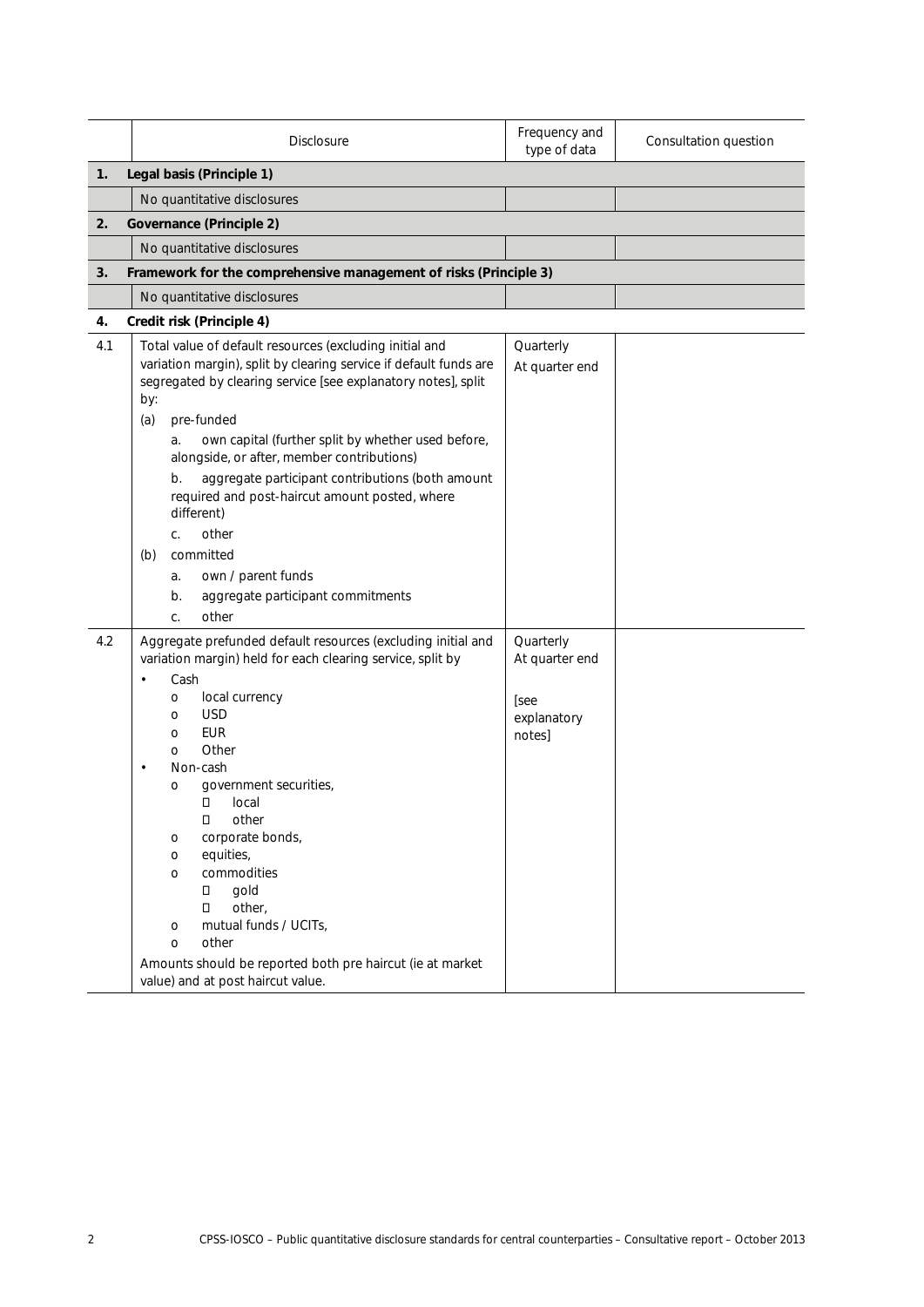|     | <b>Disclosure</b>                                                                                                                                                                                                                                                                                                                                                                                   | Frequency and<br>type of data                                                                               | Consultation question                                                                                                                                                                                                                                                                     |
|-----|-----------------------------------------------------------------------------------------------------------------------------------------------------------------------------------------------------------------------------------------------------------------------------------------------------------------------------------------------------------------------------------------------------|-------------------------------------------------------------------------------------------------------------|-------------------------------------------------------------------------------------------------------------------------------------------------------------------------------------------------------------------------------------------------------------------------------------------|
| 4.3 | State whether the CCP is subject to a minimum "Cover 1" or<br>"Cover 2" requirement in relation to total pre-funded default<br>resources.<br>For each clearing service, what is the estimated largest<br>aggregate credit exposure (in excess of initial margin) that<br>would be caused by the default of any single participant and<br>its affiliates in extreme but plausible market conditions? | Peak day<br>amount in<br>quarter and<br>average over<br>quarter                                             | <b>Consultation questions:</b><br>How could this information<br>best be presented to provide<br>meaningful information<br>across CCPs while avoiding<br>disproportionate reporting<br>burden (eg what is the case<br>for disclosing further<br>information on stress testing<br>methods)? |
|     | Report the number of business days, if any, on which the<br>above amount exceeded actual pre-funded default resources<br>and by how much.                                                                                                                                                                                                                                                           | No. of days in<br>quarter, and<br>amount of<br>excess on each<br>day.                                       | What are the pros and cons<br>of seeking disclosures with<br>regard to the estimated<br>largest credit exposures to<br>both the single largest and                                                                                                                                        |
|     | For each clearing service, what is the estimated largest<br>aggregate credit exposure (in excess of initial margin) that<br>would be caused by the default of any two participants and<br>their affiliates in extreme but plausible market conditions?                                                                                                                                              | Peak day<br>amount in<br>quarter and<br>average over<br>quarter                                             | two largest participants (plus<br>affiliates), from all CCPs<br>irrespective of whether they<br>are subject to a cover 1 or a<br>cover 2 regulatory<br>requirement?                                                                                                                       |
|     | Report the number of business days, if any, on which the<br>above amount exceeded actual pre-funded default resources<br>and by how much.<br>[See explanatory notes.]                                                                                                                                                                                                                               | No. of days in<br>quarter, and<br>amount of<br>excess on each<br>day                                        |                                                                                                                                                                                                                                                                                           |
| 5.  | <b>Collateral (Principle 5)</b>                                                                                                                                                                                                                                                                                                                                                                     |                                                                                                             |                                                                                                                                                                                                                                                                                           |
| 5.1 | Haircuts on collateral eligible as initial margin<br>[See explanatory notes.]                                                                                                                                                                                                                                                                                                                       | Quarterly. CCPs<br>should list all<br>changes made<br>during the<br>quarter<br>including<br>effective dates | Consultation question: How<br>frequently are haircuts<br>changed?                                                                                                                                                                                                                         |
| 5.2 | Haircuts on collateral eligible for pre-funded participant<br>contributions to the default resources (if different from 5.1)                                                                                                                                                                                                                                                                        | Quarterly. CCPs<br>should list all<br>changes made<br>during the<br>quarter<br>including<br>effective dates | Consultation question: How<br>frequently are haircuts<br>changed?                                                                                                                                                                                                                         |
| 5.3 | Results of testing of haircuts: state the assumed holding<br>period for the collateral accepted, and the number of days<br>during the past year on which the fall in value during the<br>assumed holding period has exceeded the haircut on an<br>asset.                                                                                                                                            | Quarterly                                                                                                   | Consultation question: How<br>could this information best<br>be presented to provide<br>meaningful information<br>across CCPs while avoiding<br>disproportionate reporting<br>burden?                                                                                                     |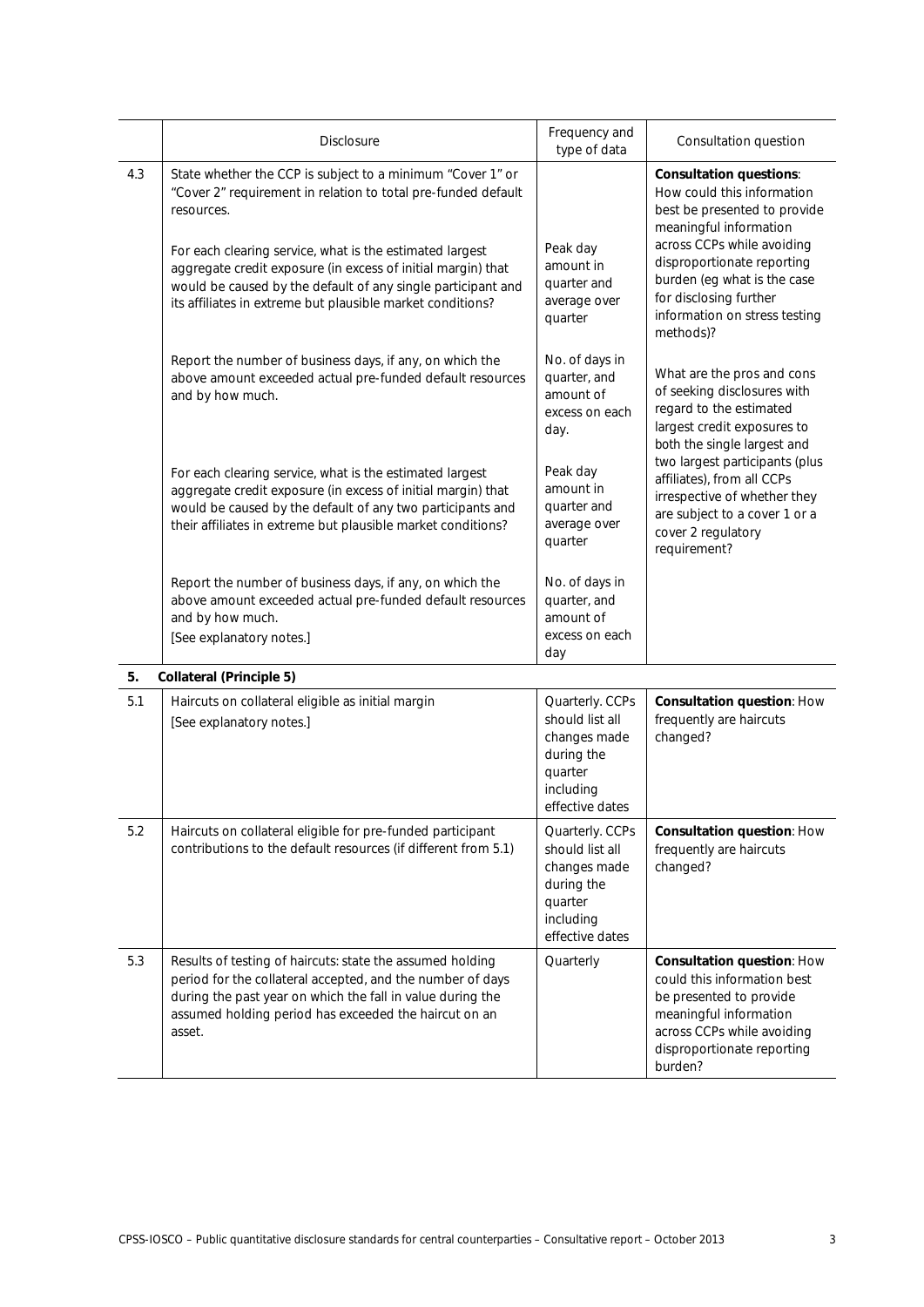|     | <b>Disclosure</b>                                                                                                                                                                                                                                                                                                                                                                                                                                                                                                                                                                                                                                         | Frequency and<br>type of data                                                                               | Consultation question                                                                                                                                                                                                                                                         |
|-----|-----------------------------------------------------------------------------------------------------------------------------------------------------------------------------------------------------------------------------------------------------------------------------------------------------------------------------------------------------------------------------------------------------------------------------------------------------------------------------------------------------------------------------------------------------------------------------------------------------------------------------------------------------------|-------------------------------------------------------------------------------------------------------------|-------------------------------------------------------------------------------------------------------------------------------------------------------------------------------------------------------------------------------------------------------------------------------|
| 6.  | Margin (Principle 6)                                                                                                                                                                                                                                                                                                                                                                                                                                                                                                                                                                                                                                      |                                                                                                             |                                                                                                                                                                                                                                                                               |
|     | Initial margin                                                                                                                                                                                                                                                                                                                                                                                                                                                                                                                                                                                                                                            |                                                                                                             |                                                                                                                                                                                                                                                                               |
| 6.1 | For each clearing service, total initial margin required, split<br>by:<br>House and client and, for each of house and client<br>$\bullet$<br>totals (or combined total if not segregated):<br>base-line initial margin<br>add-ons to base-line initial margin<br>retained MTM / VM (if applicable)<br>Currency<br>[See explanatory notes]                                                                                                                                                                                                                                                                                                                 | Quarterly                                                                                                   | <b>Consultation question:</b><br>Would it be preferable to<br>report more frequently, eg<br>monthly, or to report daily<br>data over the period, the<br>average over the period,<br>highest and/or lowest values<br>over the period, or data as at<br>the end of the quarter? |
| 6.2 | For each clearing service, total initial margin posted (i.e.<br>including baseline plus any add-ons), split by house and<br>client (if segregated) - and for each of house and client totals<br>(if segregated), split by:<br>Cash<br>local currency<br>O<br><b>USD</b><br>O<br>EUR<br>O<br>Other<br>O<br>Non-cash<br>government securities,<br>O<br>Π.<br>local<br>other<br>П.<br>corporate bonds,<br>O<br>equities,<br>O<br>commodities<br>O<br>gold<br>П<br>other,<br>0<br>mutual funds / UCITs,<br>O<br>other<br>$\circ$<br>Amounts should be reported both pre haircut (ie at market<br>value) and at post haircut value.<br>[See explanatory notes] | Quarterly                                                                                                   | <b>Consultation question:</b><br>Would it be preferable to<br>report more frequently, eg<br>monthly, or to report daily<br>data over the period, the<br>average over the period,<br>highest and/or lowest values<br>over the period, or data as at<br>the end of the period?  |
| 6.3 | Initial margin rates on individual contracts, where the CCP<br>sets such rates<br>[See explanatory notes]                                                                                                                                                                                                                                                                                                                                                                                                                                                                                                                                                 | Quarterly. CCPs<br>should list all<br>changes made<br>during the<br>quarter<br>including<br>effective dates | <b>Consultation questions:</b><br>How frequently are initial<br>margin rates and key<br>parameters, including<br>correlations, changed?<br>Is the information requested<br>sufficient to provide a basic                                                                      |
| 6.4 | Initial margin assumptions for each clearing service and each<br>initial margin model applied to that clearing service - key<br>parameters including, but not limited to:<br>single-tailed confidence level targeted;<br>(i)<br>sample/data look-back period for establishing<br>(ii)<br>confidence level;<br>close-out/holding periods by product;<br>(iii)<br>correlations/offsets [eg for SPAN style models this<br>(iv)<br>might include inter-month spread charges and inter-<br>contract spread credits].<br>[See explanatory notes]                                                                                                                | Quarterly. CCPs<br>should list all<br>changes made<br>during the<br>quarter<br>including<br>effective dates | understanding of the initial<br>margin model, or is more or<br>different information<br>necessary? (eg the weighting<br>applied to historic data, the<br>range of volatility shifts<br>modelled, etc?)                                                                        |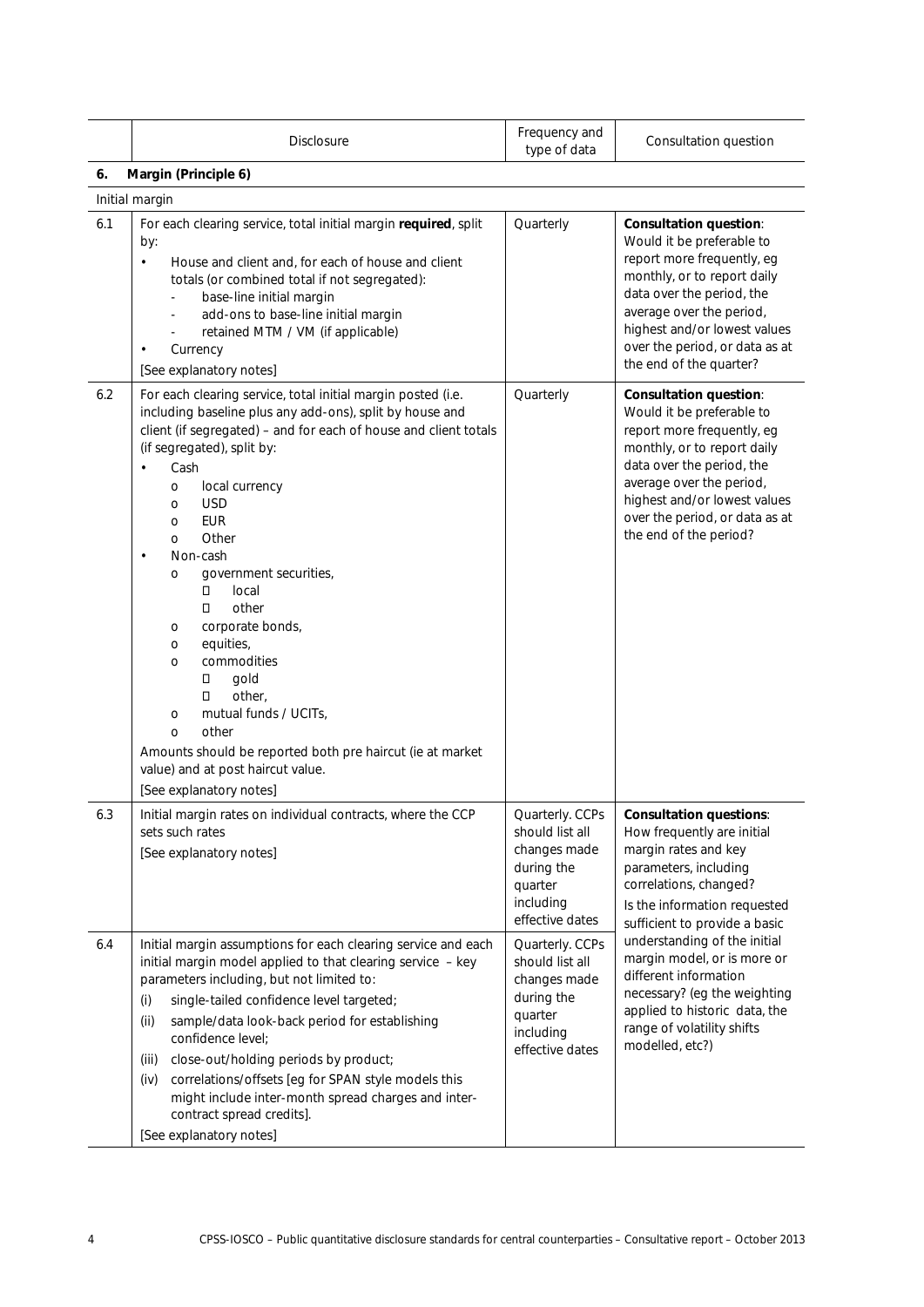|     | <b>Disclosure</b>                                                                                                                                                                                                                                                                                                                                                                                                                                                                                                                                                                                                                                                                       | Frequency and<br>type of data              | Consultation question                                                                                                                                                                                                                                                                                                                      |
|-----|-----------------------------------------------------------------------------------------------------------------------------------------------------------------------------------------------------------------------------------------------------------------------------------------------------------------------------------------------------------------------------------------------------------------------------------------------------------------------------------------------------------------------------------------------------------------------------------------------------------------------------------------------------------------------------------------|--------------------------------------------|--------------------------------------------------------------------------------------------------------------------------------------------------------------------------------------------------------------------------------------------------------------------------------------------------------------------------------------------|
| 6.5 | Results of back-testing of initial margin. At a minimum this<br>should include, for each clearing service and each initial<br>margin model applied to that clearing service:<br>Number of times over the past year that margin<br>(a)<br>coverage held against any account fell below the actual<br>marked-to-market exposure of that member account -<br>based on daily back testing results*<br>Number of observations (ie number of accounts<br>(b)<br>multiplied by number of days covered in the back test)<br>Achieved coverage level ie [(b) - (a)]/(b)<br>(c)<br>* Specify if measured intraday/continuously or only once a<br>day. If once a day, specify at what time of day. | Quarterly                                  | Consultation question: How<br>could this information best<br>be presented to provide<br>meaningful information<br>across CCPs while avoiding<br>disproportionate reporting<br>burden?<br>Is this information best<br>presented at the level of<br>clearing member accounts in<br>each clearing service?                                    |
|     | Where breaches of initial margin coverage (as defined in<br>6.5(a)) have occurred, report on size of uncovered exposure.<br>[See explanatory notes]                                                                                                                                                                                                                                                                                                                                                                                                                                                                                                                                     | Peak and<br>average<br>amount of<br>excess |                                                                                                                                                                                                                                                                                                                                            |
|     | Variation margin                                                                                                                                                                                                                                                                                                                                                                                                                                                                                                                                                                                                                                                                        |                                            |                                                                                                                                                                                                                                                                                                                                            |
| 6.6 | For each clearing service, total of variation margin called<br>from participants each day, and/or increase in daily total<br>clearing fund, as applicable.<br>[See explanatory notes]                                                                                                                                                                                                                                                                                                                                                                                                                                                                                                   | Quarterly<br>Daily average<br>over quarter |                                                                                                                                                                                                                                                                                                                                            |
| 6.7 | Maximum daily variation margin call over the period                                                                                                                                                                                                                                                                                                                                                                                                                                                                                                                                                                                                                                     | Quarterly<br>Maximum over<br>quarter       |                                                                                                                                                                                                                                                                                                                                            |
| 7.  | Liquidity risk (Principle 7)                                                                                                                                                                                                                                                                                                                                                                                                                                                                                                                                                                                                                                                            |                                            |                                                                                                                                                                                                                                                                                                                                            |
| 7.1 | Size and composition of qualifying liquid resources for each<br>clearing service (or at aggregate CCP level if not managed at<br>clearing service level) - for each relevant currency - split by<br>cash at central bank of issue; cash at commercial banks;<br>committed lines of credit; committed foreign exchange<br>swaps; committed repos; highly marketable collateral held in<br>custody and investments that are readily available and<br>convertible into cash with prearranged and highly reliable<br>funding arrangements even in extreme but plausible market<br>conditions.<br>[See explanatory notes]                                                                    | Quarterly<br>As at quarter<br>end          | <b>Consultation question:</b><br>Would disclosures on<br>composition of liquid<br>resources reveal sensitive<br>information about individual<br>liquidity providers? (please<br>say why, and how the<br>disclosure could be amended<br>to ensure adequate<br>information on liquid<br>resources is disclosed<br>without this sensitivity?) |
| 7.2 | Size and composition of any supplementary liquidity risk<br>resources for each clearing service above those qualifying<br>liquid resources above.<br>[See explanatory notes]                                                                                                                                                                                                                                                                                                                                                                                                                                                                                                            | Quarterly<br>As at quarter<br>end          |                                                                                                                                                                                                                                                                                                                                            |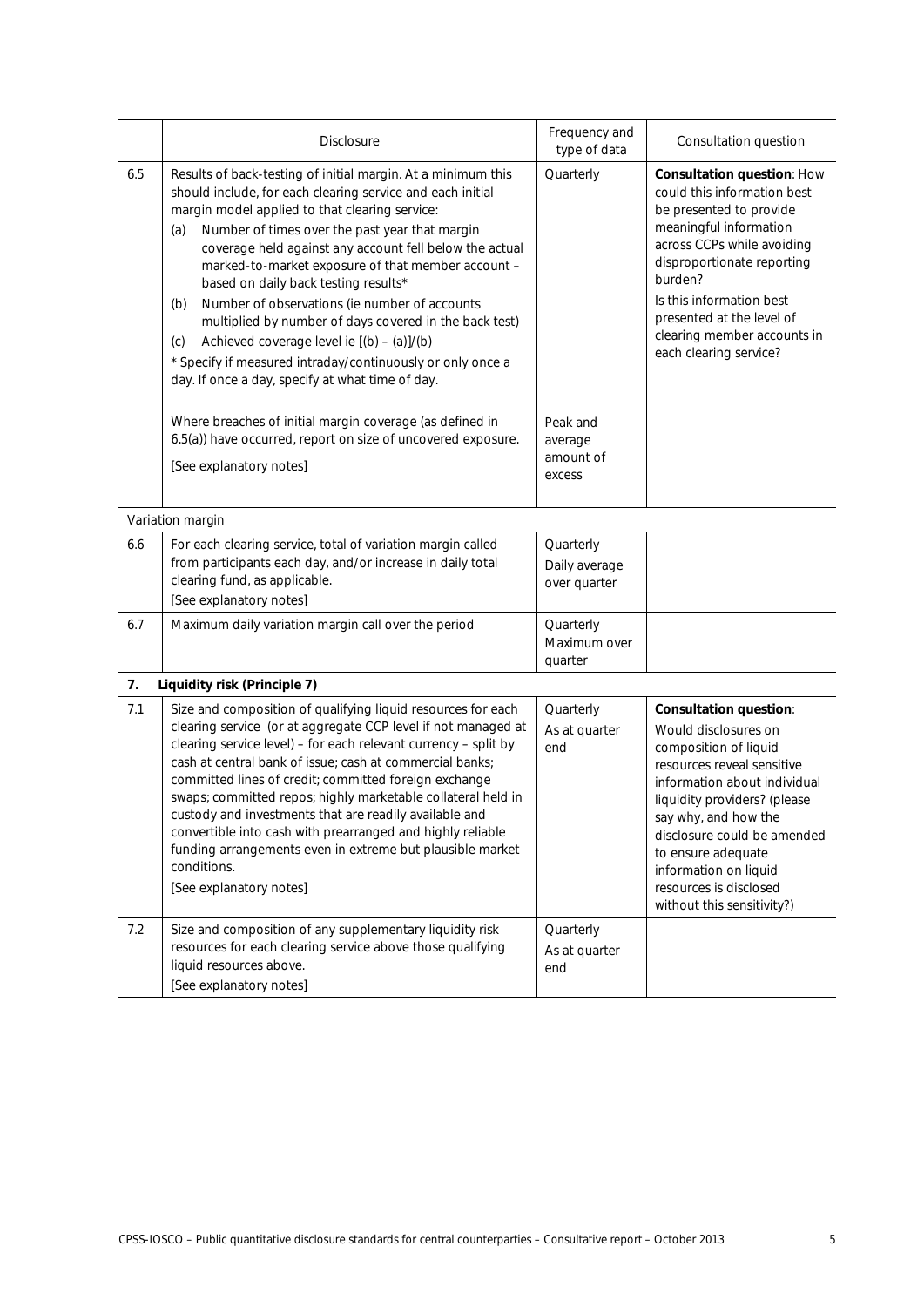|     | <b>Disclosure</b>                                                                                                                                                                                                                                                                                                                                                                                                                                                   | Frequency and<br>type of data                                                                                                           | Consultation question                                                                                                                                                                                                                                            |
|-----|---------------------------------------------------------------------------------------------------------------------------------------------------------------------------------------------------------------------------------------------------------------------------------------------------------------------------------------------------------------------------------------------------------------------------------------------------------------------|-----------------------------------------------------------------------------------------------------------------------------------------|------------------------------------------------------------------------------------------------------------------------------------------------------------------------------------------------------------------------------------------------------------------|
| 7.3 | What is the estimated largest same-day and, where relevant,<br>intraday and multiday payment obligation in total that would<br>be caused by the default of any single participant and its<br>affiliates in extreme but plausible market conditions?<br>Report the number of business days, if any, on which the<br>above amount exceeded qualifying liquid resources<br>(identified as in 7.1, and available at the point the breach<br>occurred), and by how much. | Peak day<br>amount in<br>quarter and<br>average over<br>quarter<br>No. of days in<br>quarter, and<br>amount of<br>excess on each<br>day | Consultation question: How<br>could this information best<br>be presented to provide<br>meaningful information<br>across CCPs while avoiding<br>disproportionate reporting<br>burden?<br>Would reporting this data<br>present confidentiality issues<br>and why? |
|     | What is the estimated largest same-day and, where relevant,<br>intraday and multiday payment obligation in each relevant<br>currency that would be caused by the default of any single<br>participant and its affiliates in extreme but plausible market<br>conditions?                                                                                                                                                                                             | Peak day<br>amount in<br>quarter and<br>average over<br>quarter                                                                         |                                                                                                                                                                                                                                                                  |
|     | Report the number of business days, if any, on which the<br>above amounts exceeded qualifying liquid resources in each<br>relevant currency (as identified in 7.1 and available at the<br>point the breach occurred), and by how much.<br>[See explanatory notes]                                                                                                                                                                                                   | No. of days in<br>quarter, and<br>amount of<br>excess on each<br>day                                                                    |                                                                                                                                                                                                                                                                  |
| 8.  | Settlement finality (Principle 8)                                                                                                                                                                                                                                                                                                                                                                                                                                   |                                                                                                                                         |                                                                                                                                                                                                                                                                  |
| 8.1 | Proportion of settlement fails for securities transactions, by<br>number and value (ie as a percentage of aggregate value),<br>for each market served.<br>[See explanatory notes]                                                                                                                                                                                                                                                                                   | Quarterly                                                                                                                               |                                                                                                                                                                                                                                                                  |
| 9.  | Money settlements (Principle 9)                                                                                                                                                                                                                                                                                                                                                                                                                                     |                                                                                                                                         |                                                                                                                                                                                                                                                                  |
| 9.1 | Average daily value of cash payment instructions, including<br>variation margin, initial margin and money settlements, by<br>currency - split into those made in central bank money and<br>non-central bank money. Disclosures should include the<br>payment system used for settlement.<br>[See explanatory notes]                                                                                                                                                 | Quarterly<br>Daily average<br>over quarter                                                                                              |                                                                                                                                                                                                                                                                  |
| 9.2 | Peak daily value of cash payment instructions, including<br>variation margin, initial margin and money settlements, by<br>currency - split by those made in central bank money and<br>non-central bank money.<br>[See explanatory notes]                                                                                                                                                                                                                            | Quarterly<br>Quarterly peak                                                                                                             |                                                                                                                                                                                                                                                                  |
| 9.3 | Peak daily value of cash payment instructions, including<br>variation margin, initial margin and money settlements, by<br>currency, for any single participant (and affiliates).                                                                                                                                                                                                                                                                                    | Quarterly<br>Quarterly peak                                                                                                             |                                                                                                                                                                                                                                                                  |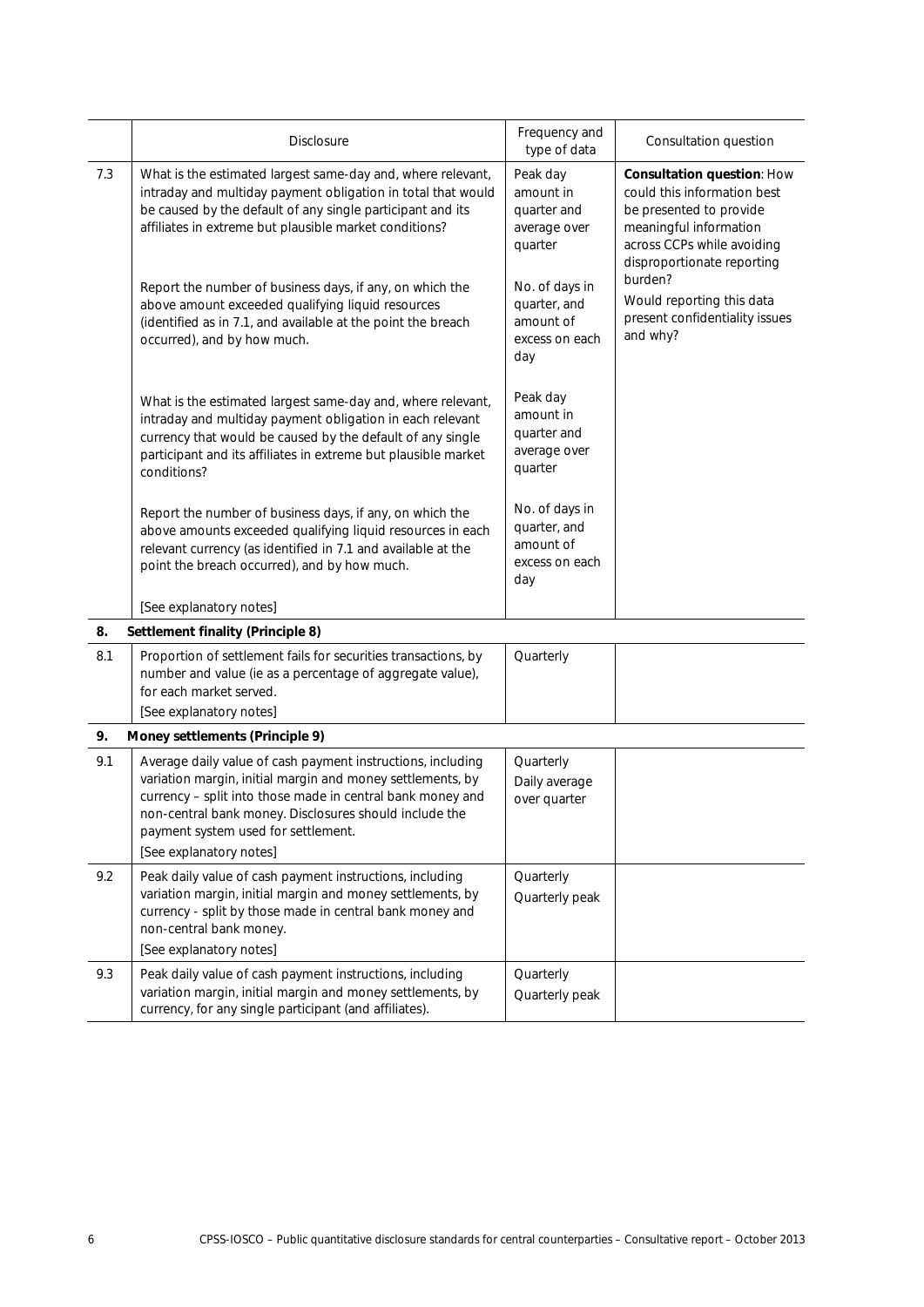|      | <b>Disclosure</b>                                                                                                                                                                                                                            | Frequency and<br>type of data              | Consultation question                                                                                                                                                                                                                                                                                                                                                                                                                                    |
|------|----------------------------------------------------------------------------------------------------------------------------------------------------------------------------------------------------------------------------------------------|--------------------------------------------|----------------------------------------------------------------------------------------------------------------------------------------------------------------------------------------------------------------------------------------------------------------------------------------------------------------------------------------------------------------------------------------------------------------------------------------------------------|
|      | 10. Physical deliveries (Principle 10)                                                                                                                                                                                                       |                                            |                                                                                                                                                                                                                                                                                                                                                                                                                                                          |
| 10.1 | Average daily volume and value of contracts in which CCP is<br>directly involved in physical delivery, split by each type of<br>physical commodity and type of security that is defined as<br>physically settled.<br>[See explanatory notes] | Quarterly                                  |                                                                                                                                                                                                                                                                                                                                                                                                                                                          |
| 10.2 | Peak daily volume and value of contracts in which the CCP is<br>directly involved in physical delivery, split by each type of<br>physical commodity and type of security.                                                                    | Quarterly<br>Quarterly peak                |                                                                                                                                                                                                                                                                                                                                                                                                                                                          |
| 10.3 | Average daily value and volume of securities settlement<br>instructions, by currency and settlement venue<br>[See explanatory notes]                                                                                                         | Quarterly<br>Daily average<br>over quarter |                                                                                                                                                                                                                                                                                                                                                                                                                                                          |
| 10.4 | Peak daily value and volume of securities settlement<br>instructions, by currency and settlement venue                                                                                                                                       | Quarterly.<br>Quarterly peak               |                                                                                                                                                                                                                                                                                                                                                                                                                                                          |
| 10.5 | Peak daily value of contracts, split by each type of physical<br>commodity and type of security defined as physically settled,<br>delivered by a single participant (and affiliates)                                                         | Quarterly<br>Quarterly peak                | <b>Consultation question:</b><br>Would this disclosure enable<br>informed market participants<br>to identify individual market<br>participants and, if so, would<br>that be materially<br>commercially prejudicial to<br>CCP participants and why?                                                                                                                                                                                                       |
|      | 11. Central securities depositories (Principle 11)                                                                                                                                                                                           |                                            |                                                                                                                                                                                                                                                                                                                                                                                                                                                          |
|      | N/A                                                                                                                                                                                                                                          |                                            |                                                                                                                                                                                                                                                                                                                                                                                                                                                          |
|      | 12. Exchange of value settlement systems (Principle 12)                                                                                                                                                                                      |                                            |                                                                                                                                                                                                                                                                                                                                                                                                                                                          |
| 12.1 | Percentage of settlements by value effected using a DvP,<br>DvD or PvP settlement mechanism<br>[see explanatory notes]                                                                                                                       | Quarterly<br>Per cent over<br>quarter      |                                                                                                                                                                                                                                                                                                                                                                                                                                                          |
| 12.2 | Percentage of settlements by volume effected using a DvP,<br>DvD or PvP settlement mechanism<br>[see explanatory notes]                                                                                                                      | Quarterly<br>Per cent over<br>quarter      |                                                                                                                                                                                                                                                                                                                                                                                                                                                          |
| 13.  | Default rules and procedures (Principle 13)                                                                                                                                                                                                  |                                            |                                                                                                                                                                                                                                                                                                                                                                                                                                                          |
| 13.1 |                                                                                                                                                                                                                                              | Ad-hoc                                     | <b>Consultation question:</b><br>Would it be useful to publish<br>quantitative disclosures<br>following a default, with a<br>suitable lag? (eg amount of<br>loss versus amount of IM;<br>amount of other financial<br>resources used to cover<br>losses; proportion of client<br>positions closed-out /ported<br>(in aggregate such that<br>individual clients/members<br>cannot be identified))? How<br>long after the default would<br>be appropriate? |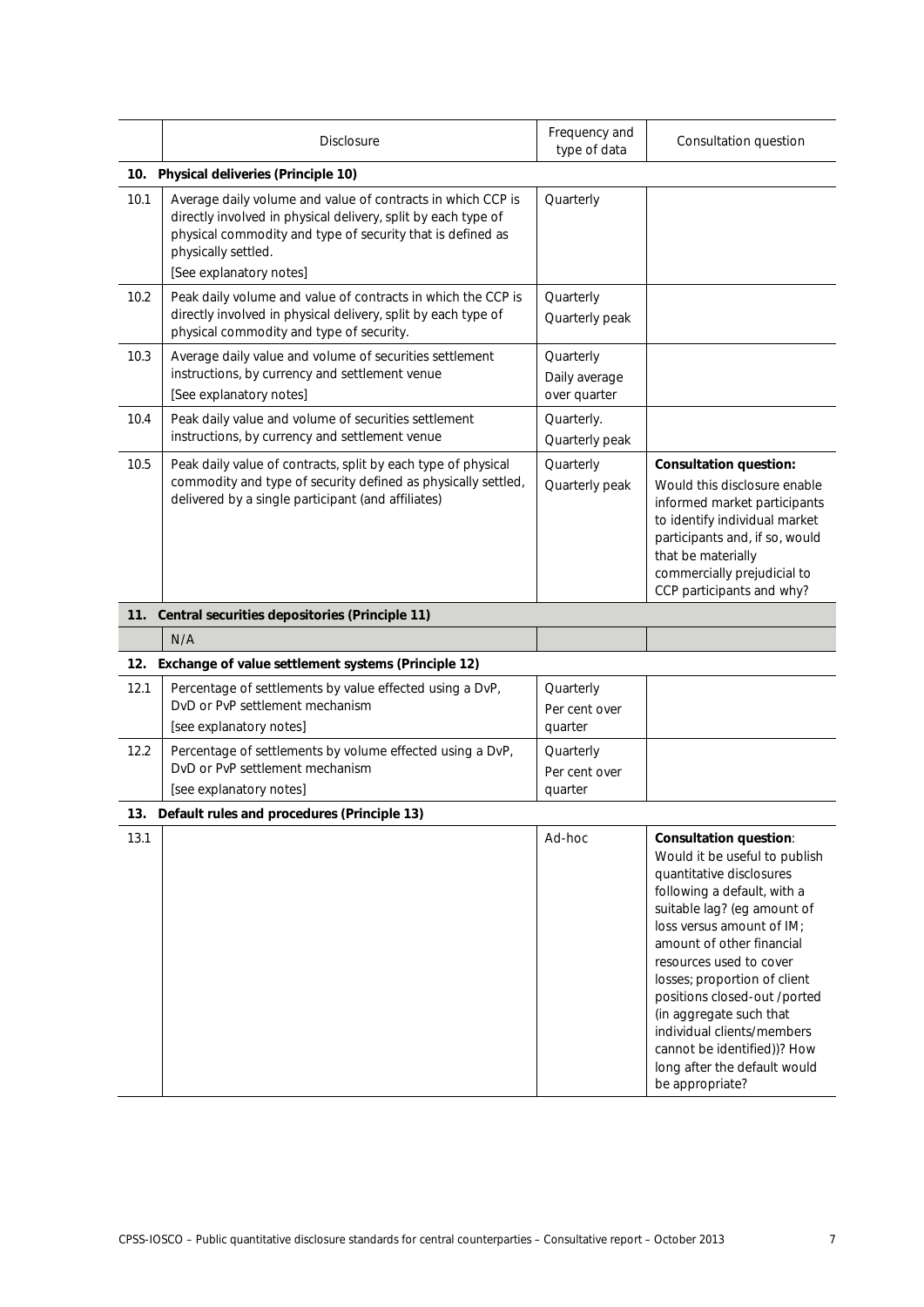|      | <b>Disclosure</b>                                                                                                                                                                                                                                                                                                                                                                                                                                                                                                                                                                                                                                                                                                      | Frequency and<br>type of data     | Consultation question                                                                                                                                                           |
|------|------------------------------------------------------------------------------------------------------------------------------------------------------------------------------------------------------------------------------------------------------------------------------------------------------------------------------------------------------------------------------------------------------------------------------------------------------------------------------------------------------------------------------------------------------------------------------------------------------------------------------------------------------------------------------------------------------------------------|-----------------------------------|---------------------------------------------------------------------------------------------------------------------------------------------------------------------------------|
| 14.  | Segregation and portability (Principle 14)                                                                                                                                                                                                                                                                                                                                                                                                                                                                                                                                                                                                                                                                             |                                   |                                                                                                                                                                                 |
| 14.1 | Split of total client positions held in individually segregated<br>vs omnibus accounts (and, where relevant, comingled house<br>and client accounts), by service eg number of clients using an<br>omnibus vs individually segregated account, and total client<br>initial margin held in omnibus vs individually segregated<br>accounts, where available.<br>[See explanatory notes]                                                                                                                                                                                                                                                                                                                                   | Quarterly<br>As at quarter<br>end |                                                                                                                                                                                 |
| 15.  | General Business risk (Principle 15) [see explanatory notes]                                                                                                                                                                                                                                                                                                                                                                                                                                                                                                                                                                                                                                                           |                                   |                                                                                                                                                                                 |
| 15.1 | Value of liquid net assets funded by equity set aside to<br>(a)<br>cover business risks and<br>minimum amount of liquid net assets funded by equity<br>(b)<br>required to cover six months of current operating<br>expenses<br>[See explanatory notes]                                                                                                                                                                                                                                                                                                                                                                                                                                                                 | Annual                            | <b>Consultation question</b><br>Would any CCPs have<br>difficulty providing more<br>frequently eg every six<br>months or quarterly, and<br>would this add significant<br>value? |
| 15.2 | Financial disclosures: including, but not limited to,<br>total revenue.<br>$\bullet$<br>total expenditure,<br>$\bullet$<br>profits,<br>$\bullet$<br>percentage of profit retained and percentage<br>$\bullet$<br>distributed assets,<br>liabilities.<br>$\bullet$<br>Explain if collateral is on or off balance sheet.                                                                                                                                                                                                                                                                                                                                                                                                 | Annual                            | <b>Consultation question</b><br>Would any CCPs have<br>difficulty providing more<br>frequently eg every six<br>months or quarterly, and<br>would this add significant<br>value? |
| 15.3 | Income breakdowns:<br>fees from provision of clearing services;<br>income from investments that is retained by the CCP;<br>$\bullet$<br>and<br>income from other business lines e.g. data services).<br>$\bullet$<br>This should be reported separately for each clearing service<br>(ie for products covered by a segregated default fund), where<br>available.                                                                                                                                                                                                                                                                                                                                                       | Annual                            | <b>Consultation question What</b><br>information on revenue<br>would best give an insight<br>into risks facing the CCP,<br>while respecting<br>commercially sensitivity?        |
|      | 16. Custody and investment risks (Principle 16)                                                                                                                                                                                                                                                                                                                                                                                                                                                                                                                                                                                                                                                                        |                                   |                                                                                                                                                                                 |
| 16.1 | Total cash collateral invested, split by IM and default<br>fund/guarantee fund                                                                                                                                                                                                                                                                                                                                                                                                                                                                                                                                                                                                                                         | Quarterly                         |                                                                                                                                                                                 |
| 16.2 | Summary statistics of investment portfolio split by IM and<br>default fund/guarantee fund, where member/client cash<br>collateral is invested at CCP's discretion:<br>secured/unsecured split;<br>$\bullet$<br>break-down of assets invested in;<br>$\bullet$<br>reverse repo<br>O<br>sovereign debt<br>O<br>time deposit and CD<br>O<br>central bank<br>D.<br>0<br>commercial bank<br>other<br>O<br>by currency;<br>$\bullet$<br>maturities (overnight/1 day; over 1 day and up to 1<br>week; over 1 week and up to 1 month; over 1 month<br>and up to 1 year; over 1 year and up to 2 years; over 2<br>years);<br>maximum per cent of portfolio accounted for by any<br>$\bullet$<br>single investment counterparty. | Quarterly                         | <b>Consultation question:</b><br>What summary statistics<br>could be disclosed without<br>revealing sensitive<br>information? (eg on<br>concentration, maturity)                |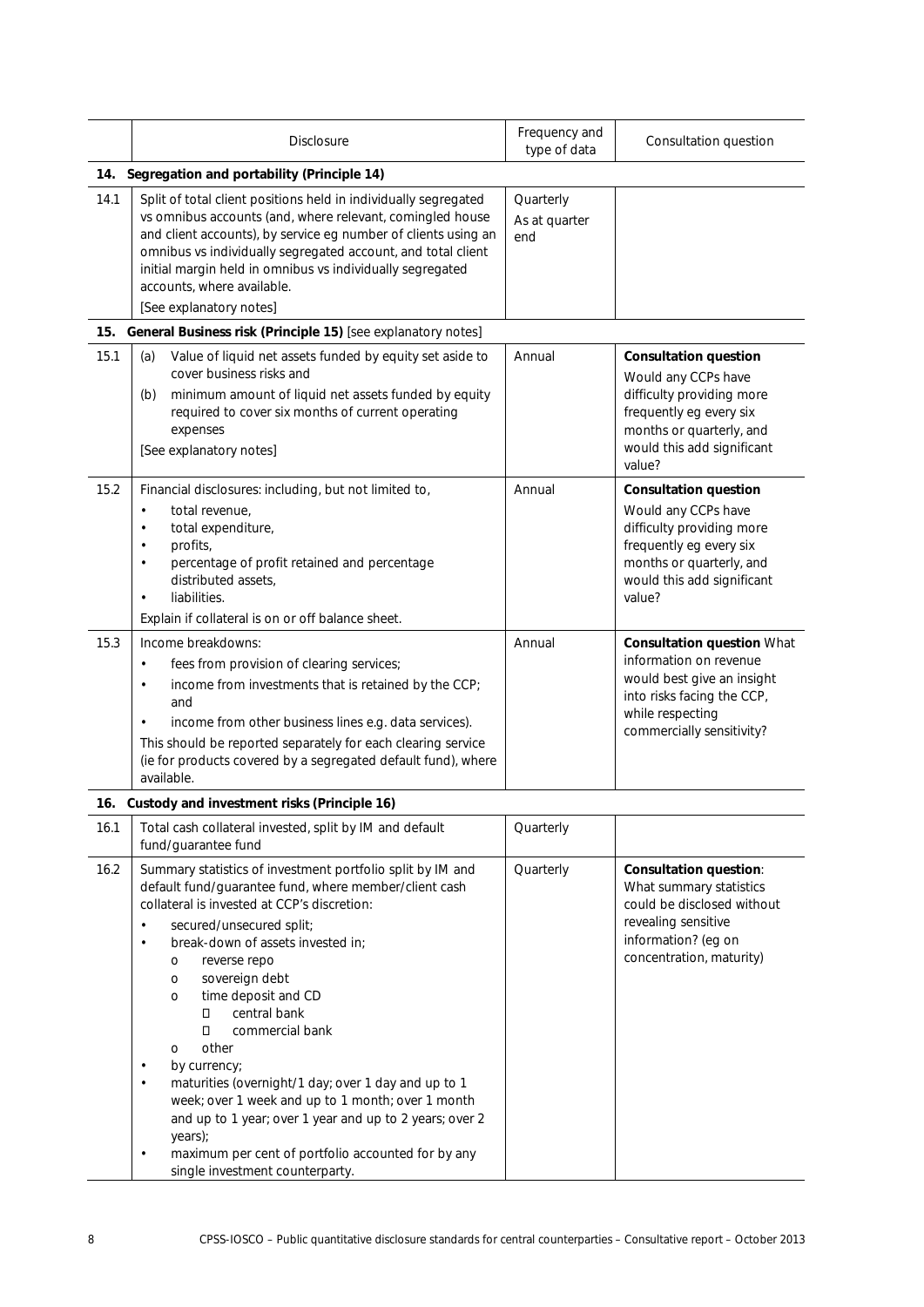|      | <b>Disclosure</b>                                                                                                                                                                                                                                                                                                                                                                                                                                                                                 | Frequency and<br>type of data                                      | Consultation question                                                                                                                          |
|------|---------------------------------------------------------------------------------------------------------------------------------------------------------------------------------------------------------------------------------------------------------------------------------------------------------------------------------------------------------------------------------------------------------------------------------------------------------------------------------------------------|--------------------------------------------------------------------|------------------------------------------------------------------------------------------------------------------------------------------------|
| 16.3 | Rehypothecation of member/client non-cash collateral by the<br>CCP where allowed, split by initial margin and default<br>fund/guarantee fund:<br>total value of non-cash collateral invested<br>maturities (overnight/1 day; over 1 day and up to 1<br>$\bullet$<br>week; over 1 week and up to 1 month; over 1 month<br>and up to 1 year; over 1 year and up to 2 years; over 2<br>years);<br>maximum per cent of portfolio accounted for by any<br>$\bullet$<br>single investment counterparty. | Quarterly                                                          |                                                                                                                                                |
| 17.  | Operational risk (Principle 17)                                                                                                                                                                                                                                                                                                                                                                                                                                                                   |                                                                    |                                                                                                                                                |
| 17.1 | System performance target over specified period for the<br>system (eg 99.9% over two years)<br>[see explanatory notes]                                                                                                                                                                                                                                                                                                                                                                            | Quarterly                                                          |                                                                                                                                                |
| 17.2 | Actual performance of the system over a specified period                                                                                                                                                                                                                                                                                                                                                                                                                                          | Quarterly                                                          |                                                                                                                                                |
| 17.3 | Summary statistics on incidents of critical system failure -<br>number and duration                                                                                                                                                                                                                                                                                                                                                                                                               | Quarterly                                                          |                                                                                                                                                |
| 17.4 | 17.1-17.3 for key outsourced systems if not covered above                                                                                                                                                                                                                                                                                                                                                                                                                                         | Quarterly                                                          |                                                                                                                                                |
| 17.5 | 17.1-17.3 for interoperability arrangements if not covered<br>above                                                                                                                                                                                                                                                                                                                                                                                                                               | Quarterly                                                          |                                                                                                                                                |
| 17.6 | Use of CCP's contingency procedures:<br>number of extensions to system operating hours<br>required over a given period;<br>duration of extensions.<br>$\bullet$                                                                                                                                                                                                                                                                                                                                   | Quarterly                                                          |                                                                                                                                                |
| 17.7 | Recovery targets (eg within two hours)                                                                                                                                                                                                                                                                                                                                                                                                                                                            | Quarterly                                                          |                                                                                                                                                |
| 18.  | Access and participation requirements (Principle 18)                                                                                                                                                                                                                                                                                                                                                                                                                                              |                                                                    |                                                                                                                                                |
| 18.1 | Number of clearing members, by service, split by:<br>category of membership (eg direct clearing member,<br>general clearing member [see explanatory notes]);<br>type of participant (central bank, CCP, bank, other); and<br>domestic or foreign participants.<br>[See explanatory notes]                                                                                                                                                                                                         | Quarterly                                                          |                                                                                                                                                |
| 18.2 | Percentage of net open positions held by the top 5 and 10<br>clearing members in aggregate, by product as appropriate                                                                                                                                                                                                                                                                                                                                                                             | Average and<br>peak end-of-<br>day value in<br>previous<br>quarter | <b>Consultation question:</b><br>Could these metrics reveal<br>information about individual<br>members? If so, how should<br>information about |
| 18.3 | Percentage of initial margin posted by the top 5 and 10<br>clearing members in aggregate, by service as appropriate                                                                                                                                                                                                                                                                                                                                                                               | Average and<br>peak end-of-<br>day value in<br>previous<br>quarter | concentration across<br>members be conveyed?                                                                                                   |
| 18.4 | Percentage of participant contributions to the default fund<br>contributed by top 5 and 10 clearing members in aggregate,<br>by segregated default fund                                                                                                                                                                                                                                                                                                                                           | Quarterly (end<br>of quarter<br>value)                             |                                                                                                                                                |
| 18.5 | Count of clearing members with [more than 10%, 5-10%, less<br>than 5%] of initial margin.                                                                                                                                                                                                                                                                                                                                                                                                         | Quarterly                                                          |                                                                                                                                                |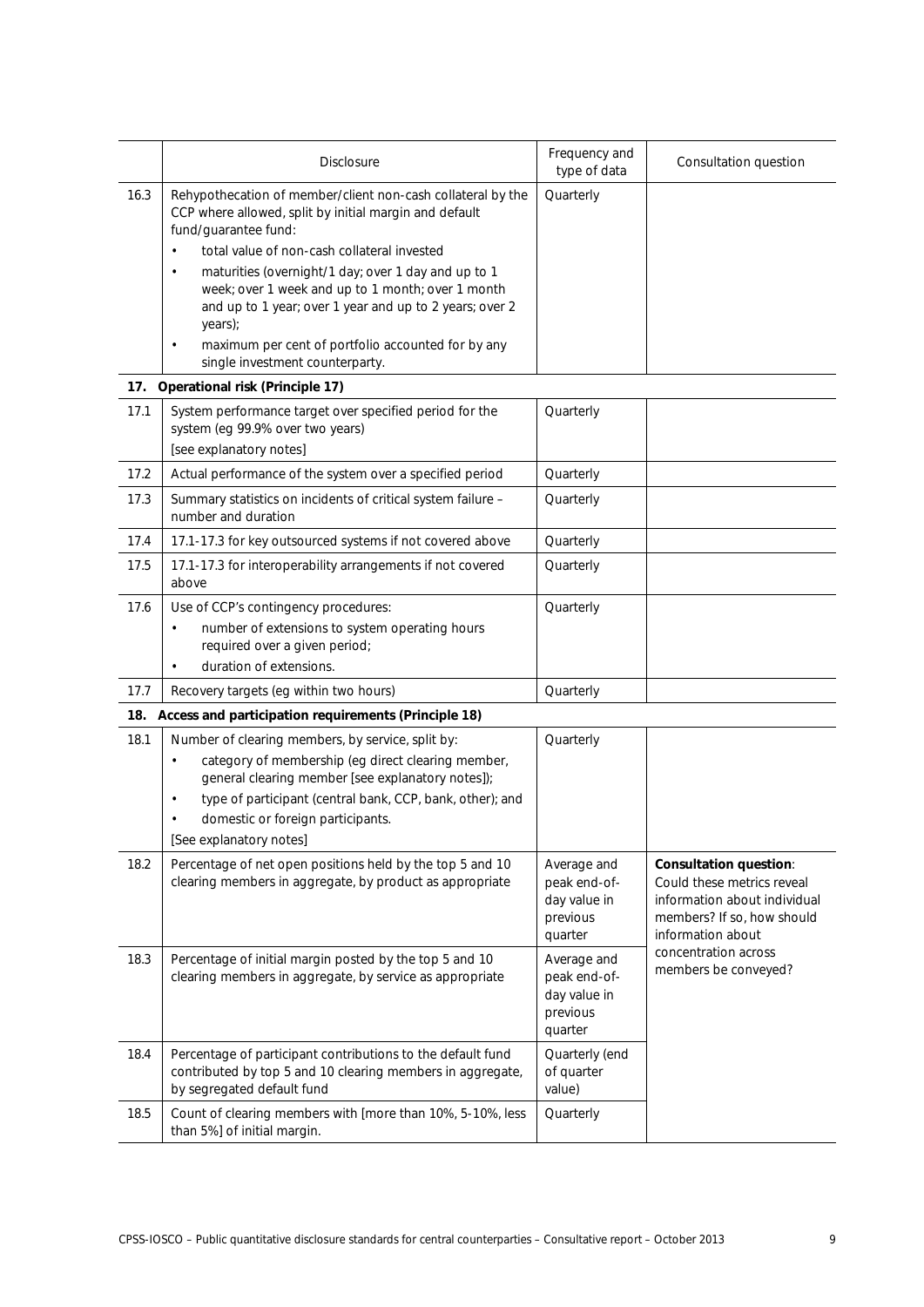|      | <b>Disclosure</b>                                                                                                                                                                                                                                                                                                                                                                                                                                                                                                                                                                                                                         | Frequency and<br>type of data | Consultation question                                                                                                                                                                                                                                                 |
|------|-------------------------------------------------------------------------------------------------------------------------------------------------------------------------------------------------------------------------------------------------------------------------------------------------------------------------------------------------------------------------------------------------------------------------------------------------------------------------------------------------------------------------------------------------------------------------------------------------------------------------------------------|-------------------------------|-----------------------------------------------------------------------------------------------------------------------------------------------------------------------------------------------------------------------------------------------------------------------|
| 19.  | Tiered participation arrangements (Principle 19)                                                                                                                                                                                                                                                                                                                                                                                                                                                                                                                                                                                          |                               |                                                                                                                                                                                                                                                                       |
| 19.1 | Measures of concentration of client clearing, where<br>achievable:<br>Number of clients?<br>Number of direct members that clear for clients?<br>Per cent of client transactions (by total volume, by total<br>value, by total IM) attributable to the top 5 and 10 clearing<br>members?<br>Count of members with [more than 10%, 5-10%, less than<br>5%] of client initial margin/transaction volumes                                                                                                                                                                                                                                     | Quarterly                     | <b>Consultation question:</b><br>Could these metrics reveal<br>information about individual<br>members? If so, how should<br>information about<br>concentration of client<br>clearing be conveyed? Do<br>CCPs have access to all the<br>requested information?        |
|      | 20. FMI Links (Principle 20)                                                                                                                                                                                                                                                                                                                                                                                                                                                                                                                                                                                                              |                               |                                                                                                                                                                                                                                                                       |
|      | Interoperability                                                                                                                                                                                                                                                                                                                                                                                                                                                                                                                                                                                                                          |                               |                                                                                                                                                                                                                                                                       |
| 20.1 | Number and value of trades cleared through each link, by<br>product and currency - as a share of total trades/total<br>notional values cleared<br>[see explanatory notes]                                                                                                                                                                                                                                                                                                                                                                                                                                                                 | Quarterly                     |                                                                                                                                                                                                                                                                       |
| 20.2 | Initial margin provided to each linked CCP on contracts<br>cleared across link                                                                                                                                                                                                                                                                                                                                                                                                                                                                                                                                                            | Quarterly                     |                                                                                                                                                                                                                                                                       |
| 20.3 | Initial margin collected from each linked CCP on contracts<br>cleared across link (at market value and post-haircut)                                                                                                                                                                                                                                                                                                                                                                                                                                                                                                                      | Quarterly                     |                                                                                                                                                                                                                                                                       |
| 20.4 | Results of back-testing of coverage of initial margin on<br>trades cleared through each link. At a minimum this should<br>include:<br>Number of times over the past year that margin<br>(a)<br>coverage held against each linked CCP fell below the<br>actual marked-to-market exposure of that CCP - based<br>on daily back testing results*<br>Number of observations (i.e. number of accounts<br>(b)<br>multiplied by number of days covered in the back test)<br>Achieved coverage level i.e. [(b) - (a)]/(b)<br>(c)<br>*specify if measured intraday/continuously or only once a<br>day. If once a day, specify at what time of day. | Quarterly                     | <b>Consultation question: How</b><br>could this information best<br>be presented to provide<br>meaningful information<br>across CCPs while avoiding<br>disproportionate reporting<br>burden?                                                                          |
| 20.5 | Additional collateral provided on contracts cleared across<br>each link (if any)<br>[see explanatory notes]                                                                                                                                                                                                                                                                                                                                                                                                                                                                                                                               | Quarterly                     |                                                                                                                                                                                                                                                                       |
| 20.6 | Additional collateral collected on contracts cleared across<br>each link (if any)<br>[see explanatory notes]                                                                                                                                                                                                                                                                                                                                                                                                                                                                                                                              | Quarterly                     |                                                                                                                                                                                                                                                                       |
|      | Cross margining                                                                                                                                                                                                                                                                                                                                                                                                                                                                                                                                                                                                                           |                               |                                                                                                                                                                                                                                                                       |
| 20.7 | Number and value of trades subject to cross margining, by<br>product and currency, as a share of total trades/total<br>notional values cleared                                                                                                                                                                                                                                                                                                                                                                                                                                                                                            | Quarterly                     |                                                                                                                                                                                                                                                                       |
| 20.8 | Number of members participating in cross-margining                                                                                                                                                                                                                                                                                                                                                                                                                                                                                                                                                                                        | Quarterly                     | Consultation question: If<br>the number of members<br>participating in the cross-<br>margining arrangement is<br>fewer than 5, the CCP should<br>consider whether 20.6-20.7<br>can be disclosed without<br>revealing information about<br>individual member positions |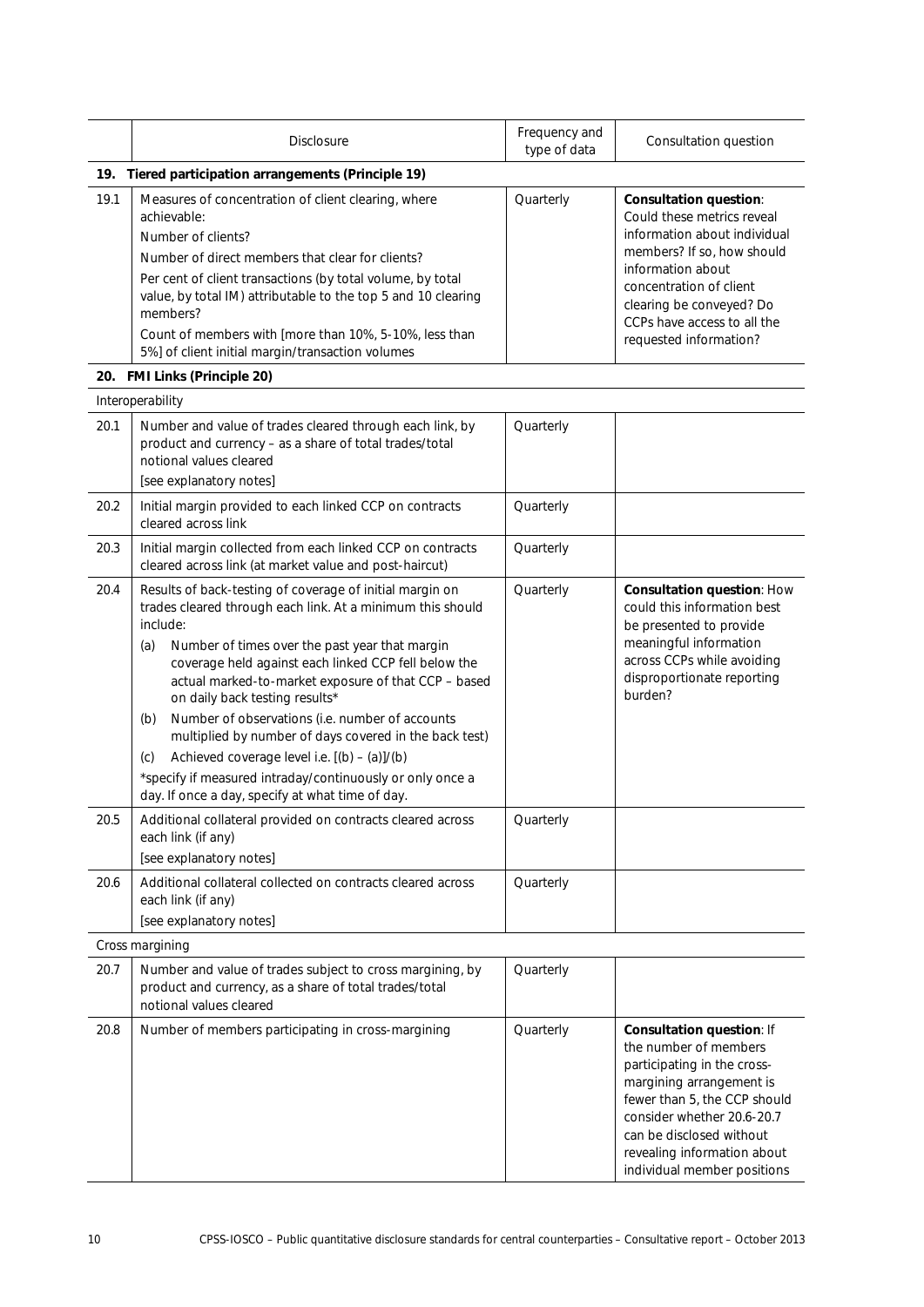|      | <b>Disclosure</b>                                                                                                                                                             | Frequency and<br>type of data                                                                               | Consultation question |  |
|------|-------------------------------------------------------------------------------------------------------------------------------------------------------------------------------|-------------------------------------------------------------------------------------------------------------|-----------------------|--|
|      | 21. Efficiency and effectiveness (Principle 21)                                                                                                                               |                                                                                                             |                       |  |
|      | No quantitative disclosures                                                                                                                                                   |                                                                                                             |                       |  |
| 22.  | Communication procedures and standards (Principle 22)                                                                                                                         |                                                                                                             |                       |  |
|      | No quantitative disclosures                                                                                                                                                   |                                                                                                             |                       |  |
| 23.  | Disclosure of rules, key procedures, and market data (Principle 23)                                                                                                           |                                                                                                             |                       |  |
| 23.1 | Average daily volumes and notional values of new trades<br>cleared, by instrument/asset class, by currency, and split by<br>OTC or exchange-traded<br>[See explanatory notes] | Quarterly<br>Daily average<br>over the<br>quarter                                                           |                       |  |
| 23.2 | Peak daily volumes and notional values of new trades<br>cleared, by instrument/asset class and currency and split by<br>OTC or exchange-traded<br>[See explanatory notes]     | Quarterly<br>Quarterly peak                                                                                 |                       |  |
| 23.3 | Open interest/notional outstanding per instrument/asset<br>class and currency and split by OTC or exchange-traded<br>[See explanatory notes]                                  | Quarterly<br>At end of<br>quarter                                                                           |                       |  |
| 23.4 | 23.1 - 23.3 for client positions only, where available                                                                                                                        | Quarterly                                                                                                   |                       |  |
| 23.5 | Ranking of top five member jurisdictions based on open<br>interest held by direct clearing members incorporated in<br>these jurisdictions<br>[See explanatory notes]          | Quarterly                                                                                                   |                       |  |
| 23.6 | Ranking of top five member jurisdictions based on initial<br>margin posted by direct clearing members incorporated in<br>these jurisdictions<br>[See explanatory notes]       | Quarterly                                                                                                   |                       |  |
| 23.7 | Contract values submitted by each execution facility or<br>matching/confirmation venue                                                                                        | Quarterly                                                                                                   |                       |  |
| 23.8 | Fees at the level of individual services - per product                                                                                                                        | Quarterly. CCPs<br>should list all<br>changes made<br>during the<br>quarter<br>including<br>effective dates |                       |  |
| 24.  | Disclosure of market data by trade repositories (Principle 24)                                                                                                                |                                                                                                             |                       |  |
|      | N/A                                                                                                                                                                           |                                                                                                             |                       |  |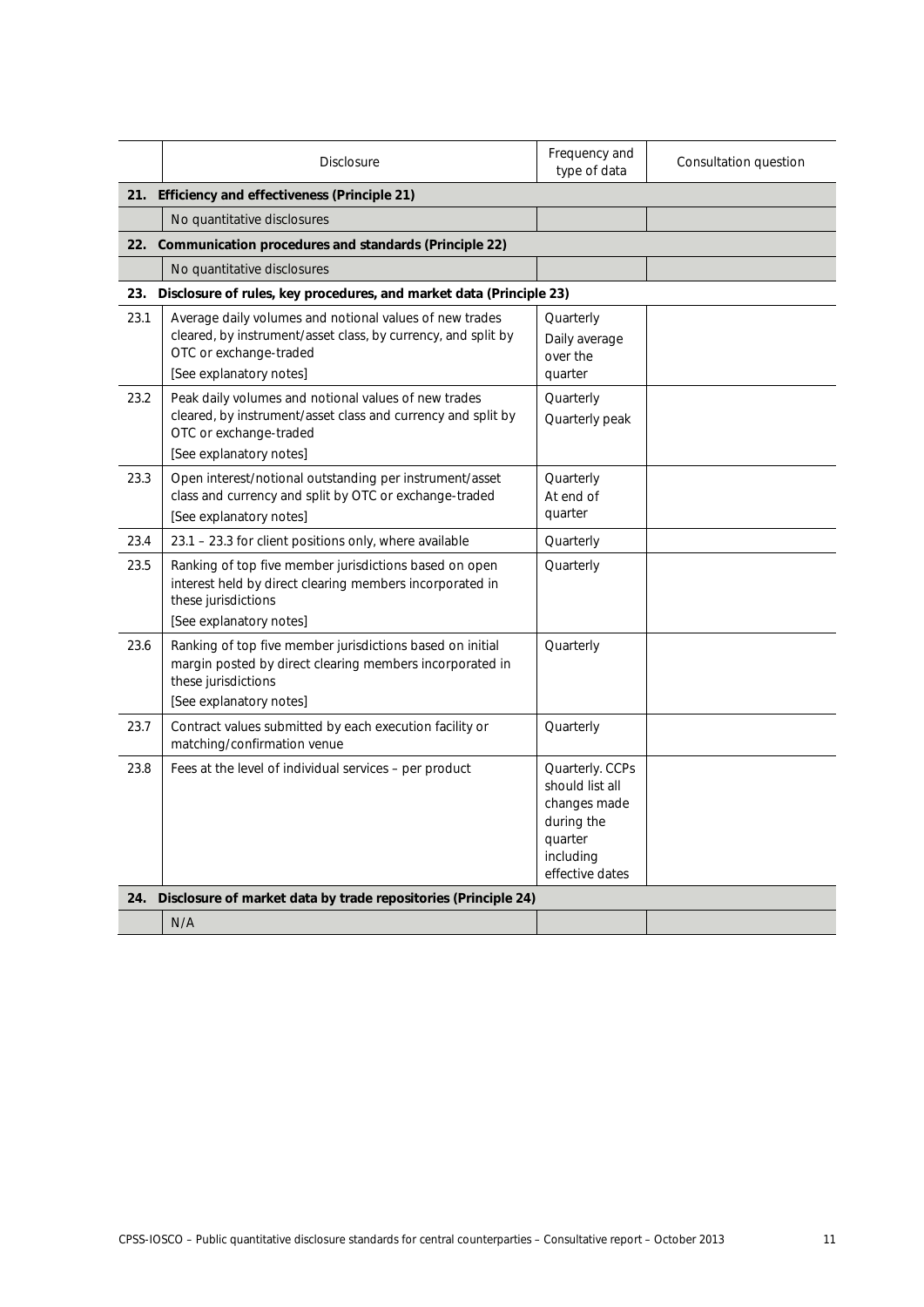# Explanatory notes

These explanatory notes support the quantitative disclosure matrix for CCPs, providing: (i) general instructions for completing the matrix; and (ii) more detailed guidance regarding selected items in the matrix. The quantitative disclosure matrix should also be read in conjunction with the CPSS IOSCO *Principles for financial market infrastructures* and the related CPSS-IOSCO *Disclosure framework*.

# General instructions

- **Confidential information**: Disclosures should not reveal confidential information about individual clearing members, clients or other relevant stakeholders.
- **Frequency**: Disclosures should be made with the frequency requested in the disclosure matrix (ie. quarterly or annually). Certain items request quarterly disclosures 'over the past year' – these disclosures should be made every quarter, covering the preceding twelve months.
- **Reporting lag**: CPSS and IOSCO recognise that some reporting lag may be necessary, however, in order to ensure relevant information is made available, a reporting lag of no more than one month is suggested.
- **Disclosure 'by clearing service'**: Disclosure of certain items is requested 'for each clearing service', which is defined to mean products covered by a segregated default fund. CCPs are encouraged to provide more granularity where this would increase the usefulness of the data.
- **Clarifying comments**: CCPs are encouraged to provide clarifying remarks alongside their disclosures where they consider this will aid understanding or that there may otherwise be a risk of misinterpretation.
- **Definition of client**: Throughout this document the term 'client' is used to refer to a market participant who accesses the CCP indirectly, through a clearing member (also known as a customer or an indirect participant).

# Principle-by-principle notes

# Principle 4: Credit risk

**Item 4.2**: This item requests disclosures 'at quarter end'. If a CCP does not consider the composition of collateral at quarter end to be representative, it is encouraged to provide explanatory notes outlining why this is the case. CCPs are also encouraged to disclose any limits on the amount of collateral of a particular type that the CCP will accept if this will assist in enabling a clear understanding of risks. CCPs should detail their main settlement currencies. Where pay-out obligations in currencies other than local currency, US Dollar and euro are material, CCPs are encouraged to give further detail of the currency split of default resources.

**Item 4.3**: This item requests high-level disclosure of the results of a CCP's stress-testing of its financial resources. CCPs should specify in their supporting comments to the matrix whether they are subject to a "Cover 1" or "Cover 2" requirement in relation to their total pre-funded default resources, but should report both results so that actual default resources can be compared with both reference points.

## Principle 5: Collateral

**Item 5.1**: CCPs are encouraged to explain where concentration limits or charges are also applied in addition to normal haircuts.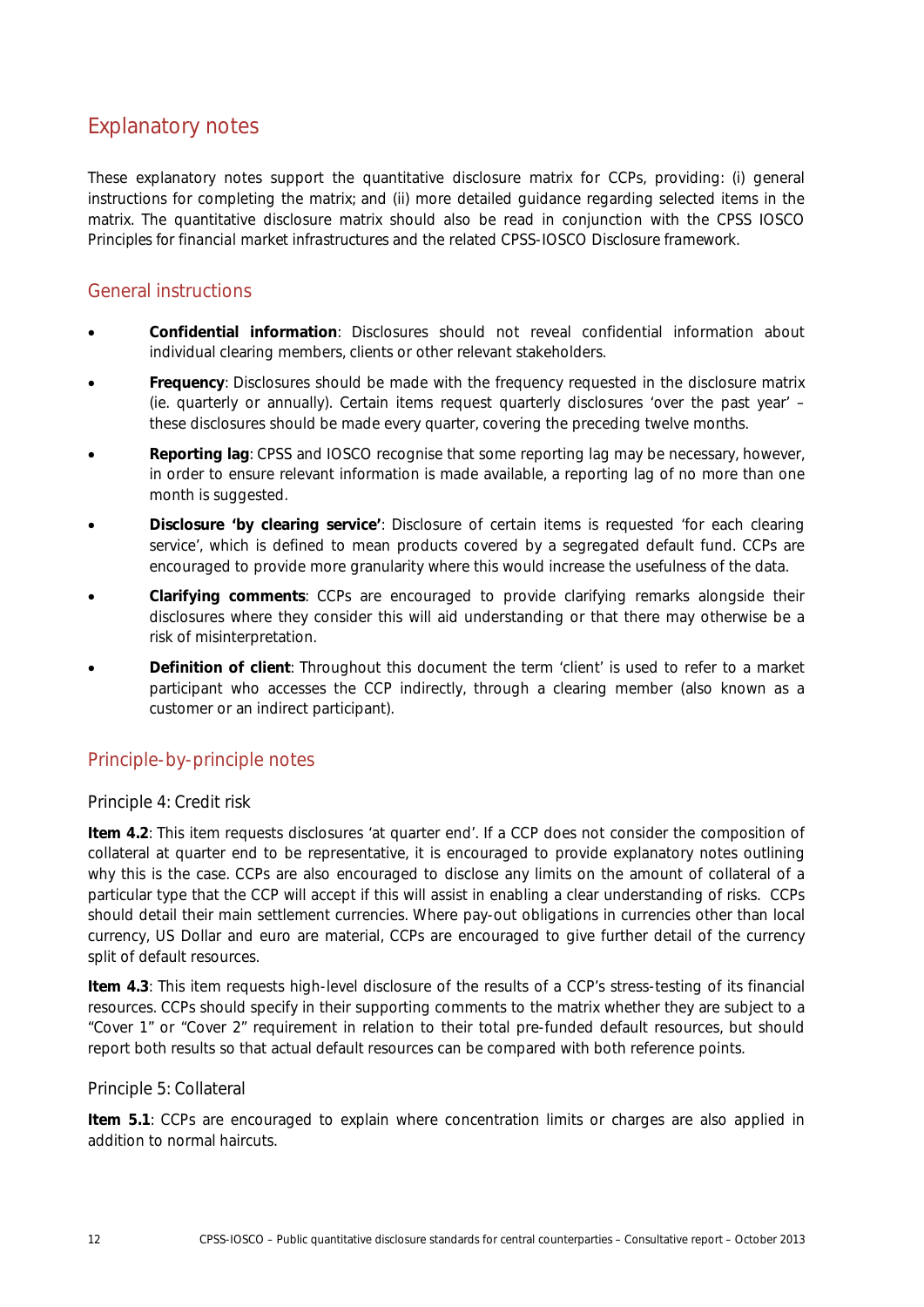### Principle 6: Margin

Separate disclosures should be made for each clearing service and each margin model used in that clearing service.

**Item 6.1**: In this item, CCPs should report initial margin *required* – at least at the level of each clearing service. CPSS and IOSCO acknowledge that practices for calculating initial margin requirements vary across CCPs, and propose that CCPs report 'base-line' initial margin; 'add-ons'; and 'retained MTM/VM' (where relevant). Items reported under 'add-ons' should reflect any additions to margin required from base-line initial margin and routine scheduled collections – eg margin requested to cover specific risks (including, but not limited to liquidity risk, concentration risk, correlation risk, wrong-way risk) where these risks are not covered in the base-line calculation or margin requested on a 'non-routine' basis (eg ad-hoc intraday calls). CCPs are encouraged to provide an explanatory note on the expiration period of products they clear where this would help to facilitate interpretation of the margin data, eg because margin is returned on or following particular contract expiration dates.

**Item 6.2**: Disclosures under this item should reflect the total value of initial margin actually *posted* by direct and indirect members (as opposed to item 6.1, which should cover initial margin *required*). Where pay-out obligations in currencies other than local currency, US Dollar and euro are material, CCPs are encouraged to give further detail of the currency split of default resources.

**Items 6.3 and 6.4**: CPSS and IOSCO recognise that models and approaches to margining may vary across CCPs. Where the items listed are not specifically relevant for a CCP, other key assumptions and parameters should be disclosed and the items listed should be used as a guide to the types of disclosures and level of details that is expected regarding initial margin assumptions and parameters.

**Item 6.5**: At a minimum, CCPs are expected to disclose the achieved margin coverage ratio for each clearing service and margin model and the value of any uncovered exposures.

**Item 6.6**: CCPs are expected to disclose the total of variation margin called from participants each day and/or the increase in total clearing fund each day. Depending on the type of financial product cleared (eg derivatives as opposed to equity or fixed income securities), one or both of these metrics capturing payment flows to and from the CCP may be appropriate.

## Principle 7: Liquidity Risk

Relevant currencies refers to currencies in which the CCP is obliged to make pay outs.

**Items 7.1 and 7.2**: CCPs should refer to paragraphs 3.7.10 and 3.7.11 of the Principles for a definition of 'qualifying liquid resources' and 'supplementary liquidity risk resources'. CCPs are not asked to disclose the names of providers of liquidity resources.

**Item 7.3**: This item requests high-level disclosure of the results of a CCP's stress-testing of its liquid resources, both in aggregate and by currency.

#### Principle 8: Settlement finality

**Item 8.1**: Failure of securities trades to settle is not necessarily within the control of the CCP; further, the Principles recognise that failures-to-deliver may occur. Nevertheless, disclosure of information by a CCP on the frequency of failures-to-deliver can provide useful information on the characteristics of the underlying market.

Principle 9: Money settlements

**Items 9.1 and 9.2**: These should be the sum of variation margin, initial margin and money settlements across all participants. If not clear from context, specify if figures are provided on a net or gross basis.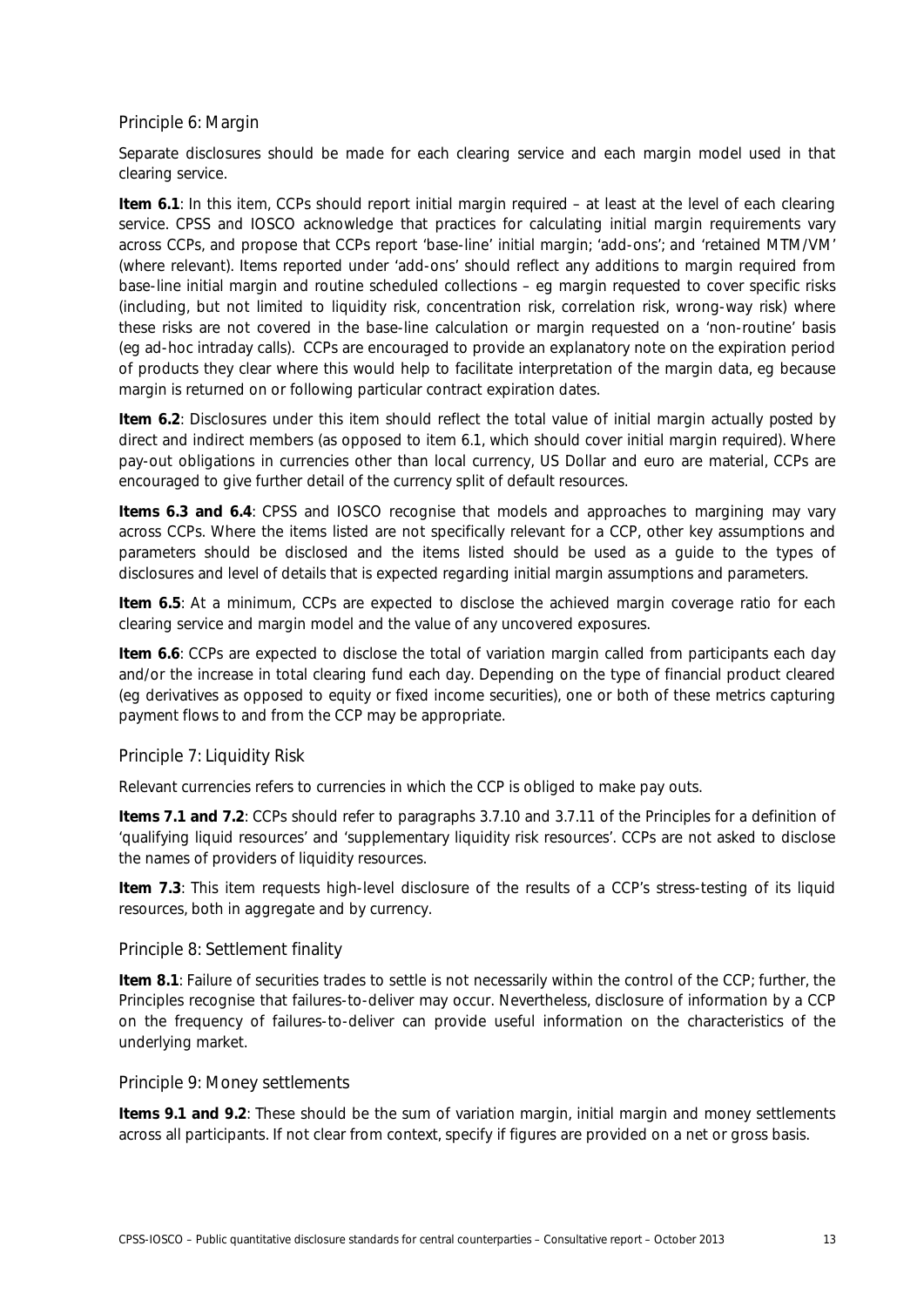# Principle 10: Physical deliveries

**Items 10.1 – 10.2** seek disclosures on all physically delivered contracts, while items **10.3 and 10.4** request additional disclosures on securities.

**Item 10.1**: This might include contracts for which the CCP is directly involved in the storage and delivery of the commodity/security. CCPs should refer to paragraphs 3.10.2 – 3.10.5 of the Principles for further guidance.

# Principle 12: Exchange of value settlement systems

**Items 12.1 and 12.2**: The requested percentages refer only to exchange-of-value settlements to which the CCP is a counterparty, and not, for example, to settlement of variation margin payment obligations, or collection and return of initial margin. Gross and net settlement models may qualify as DvP, PvP or DvD, providing that the final settlement of one leg of the exchange occurs if and only if the final settlement of the other leg also occurs.

# Principle 14: Segregation and portability

**Item 14.1**: Disclosures under item 14.1 give quantitative data on the degree of segregation of client assets. Although some CCPs may be unable to disclose particular items (eg CCPs may not know the number of clients covered by omnibus accounts), CCPs should complete this item with as much information as is available.

# Principle 15: General business risk

A CCP that discloses these items in a publicly available annual report would meet this standard, but should also include the data in the quantitative disclosure report so that it is readily available in a single place.

**Item 15.1**: The Principles state that a CCP should hold liquid net assets funded by equity (such as common stock, disclosed reserves, or retained earnings) so that it can continue operations and services as a going concern if it incurs general business losses. Under this item a CCP should disclose the amount of liquid net assets it holds to meet this standard, which should, at a minimum, equal at least six months of current operating expenses.

# Principle 17: Operational risk

**Items 17.1, 17.2, 17.3 and 17.4 and 17.6 and 17.7**: CCPs should make clear to which system or systems performance targets apply.

# Principle 18: Access and participation

**Item 18.1**: It is assumed for the purposes of this disclosure that participants would be the legal entities with which the CCP has a counterparty relationship as a clearing member – CCPs should specify if they are using some other basis to define number of participants. Disclosures in this section would not therefore extend to clients. CCPs should report 'category of membership' as relevant to their business. Where relevant, members should at least differentiate between clearing members that clear their own trades through a CCP and also offer access to the CCP to their clients (often referred to as 'general clearing members') and clearing members that only clear their own trades (often referred to as 'direct clearing members').

## Principle 20: FMI links

**Items 20.1 to 20.6**: CCPs should identify each link and cross-margining arrangement in their supporting comments so that quantitative disclosures can be tied to a specific link.